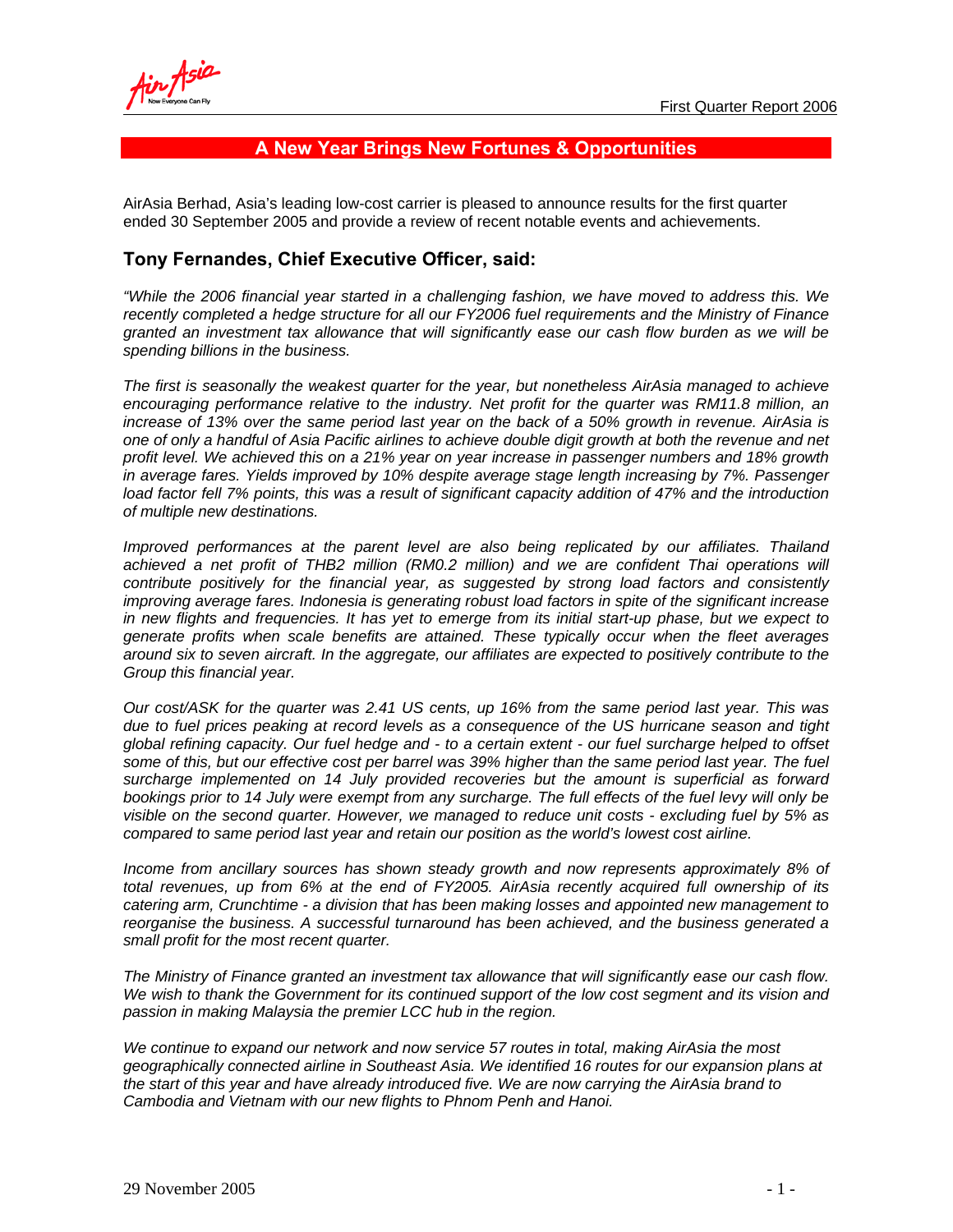*The first of our new A320s is due to arrive on 8 December 2005. With up to 100 (60 firm orders and 40 options) A320s delivering over the next five years, we are on course to become the largest LCC in the Asia-Pacific region. The A320s will mark a new chapter for us, as our operations will have one of the most modern and sophisticated aircraft in our service, as well as one of the youngest airline fleets in Asia.* 

| <b>UMINIMITY OF FIRST QUARTER FILEVED AUGHTEN FINANCIAL INCOUNCY</b> |         |         |              |  |
|----------------------------------------------------------------------|---------|---------|--------------|--|
| <b>Year End: June</b><br><b>RM'000</b>                               | Q1 2006 | Q1 2005 | $\Delta$ (%) |  |
|                                                                      |         |         |              |  |
| Revenue                                                              | 186,277 | 124,198 | 50%          |  |
| <b>EBITDAR</b>                                                       | 34,324  | 32,786  | 5%           |  |
| Profit after tax                                                     | 11,788  | 10,478  | 13%          |  |
| <b>EBITDAR Margin</b>                                                | 18%     | 26%     |              |  |

# **Summary of First Quarter FY2006 Audited Financial Results**

# **Summary of First Quarter FY2006 Operating Results**

| <b>Year End: June</b>                                                                         | Q1 2006                      | Q1 2005                      | $\Delta$ (%)               |
|-----------------------------------------------------------------------------------------------|------------------------------|------------------------------|----------------------------|
| Passengers Carried<br>ASK (million)                                                           | 1,192,692<br>1953            | 984.621<br>1326              | 21%<br>47%                 |
| RPK (million)<br>Rev/RPK - US cents<br>Cost/ ASK - US cents<br>Cost/ ASK (ex-fuel) - US cents | 1358<br>3.61<br>2.41<br>1.24 | 1017<br>3.27<br>2.08<br>1.30 | 34%<br>10%<br>16%<br>$-5%$ |
| Average Fare (RM)                                                                             | 144                          | 122                          | 18%                        |
| Load Factor<br>Average Stage length (km)<br>Aircraft (average)                                | 70%<br>1122<br>18.76         | 77%<br>1050<br>13.85         | 7%<br>35%                  |
| Aircraft (end period)                                                                         | 22                           | 18                           | 22%                        |

## **First Quarter 2006 review:**

Revenue for the quarter was 50% higher than the same period last year. This is driven by a 21% growth in passengers carried, 18% rise in average fare, 7% rise in stage length and higher contribution from ancillary income. Capacity rose by 47% from the same period last year.

Net profit for the quarter was RM11.8 million, up 13% over the same period last year. EBITDAR margins fell to 18% as compared to 26% last year, primarily due to the higher cost of fuel.

The quarter's key features are outlined below:-

## *Cost/ASK 2.41 US cents – prudent cost control*

Cost per ASK for the quarter is 2.41 US cents and remains the lowest airline unit cost in the world. Unit cost increased by 16% vs. Q1FY05's 2.08 US cents. This was due to higher fuel cost and staff costs as a result of the additional technical crew hired in anticipation of the arrival of the new aircraft. However, Cost per ASK-excluding fuel was 1.24 US cents; this was 5% lower than that of the same period last year.

## *Thai-AirAsia – turnaround achieved, next step focus on growth*

Thai AirAsia posted a net profit of THB2 million (RM0.2 million) for the quarter although there was no increase in capacity relative to Q4FY05. This was achieved through a high load factor of 76% and a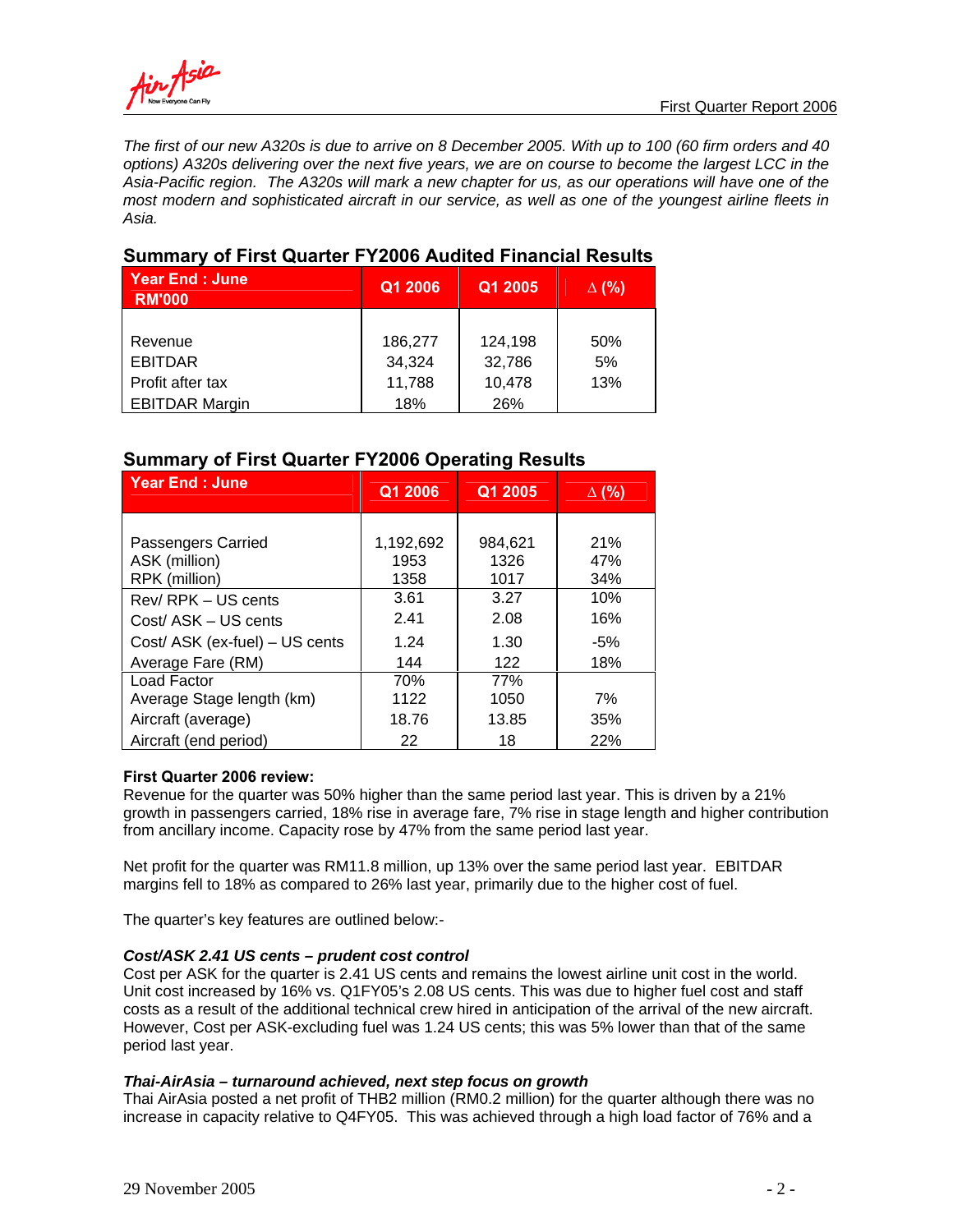



cost per ASK of 2.52 US cents for the quarter. Thai-AirAsia introduced daily flights to Hanoi and Phnom Penh during the period.

### *AWAIR @ Indonesia-AirAsia – continuing to gain traction*

PT AWAir carried 172,655 passengers in its third quarter of operations, an increase of 14% relative to the last quarter. Load factor remained high at 72% – an impressive feat by a new entrant in a highly competitive market. PT AWAir's losses in this quarter were essentially due to start-up costs, which are likely to impact its profitability until economies of scale are attained. Currently, PT AWAir is operating four aircraft.

On October 1st, Bali was again the target of terrorist attacks, the second time in three years. We launched our own support Bali campaign, themed, "To Bali, with Love," where we gave away 5,000 free seats to that market. Again on October 12th, we joined hands with The New Straits Times Press Berhad and its group of newspapers, together with TV3 and its sister company 8TV, launching another campaign, themed, "Don't turn your back on Bali," to promote and encourage tourism to the island.

### *Regional expansion –direct flights on two international routes launched*

Response to our latest expansion to Indochina has exceeded our initial expectations. On October 20th, we launched daily flights from Kuala Lumpur to Chiang Mai in Thailand, becoming the only airline to offer direct services between Kuala Lumpur and Chiang Mai.

On November 1st, we launched daily flights from Kuala Lumpur to Phnom Penh in Cambodia. The addition of Phnom Penh to AirAsia's route network now established in Malaysia, Thailand, Indonesia, Singapore, Macau, China, and the Philippines, further strengthens our Group connectivity.

# **Financial Review and Outlook**

### *Countdown for first Airbus A320 delivery*

Renowned for its high dispatch reliability and fuel savings, the A320 is expected to enter service at the beginning of December 2005 and continue through until 2011. The 180 seat configured A320s will completely replace the 148 seater Boeing 737-300s currently operated by the AirAsia Group (comprising AirAsia in Malaysia, Thai AirAsia in Thailand and AWAIR in Indonesia). AirAsia will operate a mixed fleet during this transition period.

### *Fuel – hedging for second half FY2006 completed*

Cost of jet fuel remains a concern. Fuel prices have been surged consistently since the beginning of 2005 to record levels. We have recently completed a hedge transaction for the balance of our second half fuel requirements in FY2006. Prior to this transaction, we had 50% of our second half FY2006 fuel requirement hedged. Our current hedging structure provides us with a US\$12 / bbl discount to the market price of WTI, but with a price band between US\$40 to US\$58/bbl.

### *Additional tax incentive – Investment allowance ('IA')*

We have received approval from Ministry of Finance for an income tax exemption in the form of an IA of 60% on qualifying capital expenditure incurred within a period of 5 years between 1 July 2004 and 30 June 2009, to be deducted against up to 70% of statutory income for each year of assessment. The IA incentive is expected to contribute positively to our future consolidated earnings.

### *LCC terminal – running ahead of schedule*

Construction of the new low cost terminal is nearing completion and we could take up residence there as early as March next year. As well as consolidating the company in one single location for the first time, the new terminal will provide significant cost-saving and efficiency enhancing opportunities to the Group that should become evident as early as FY2007.